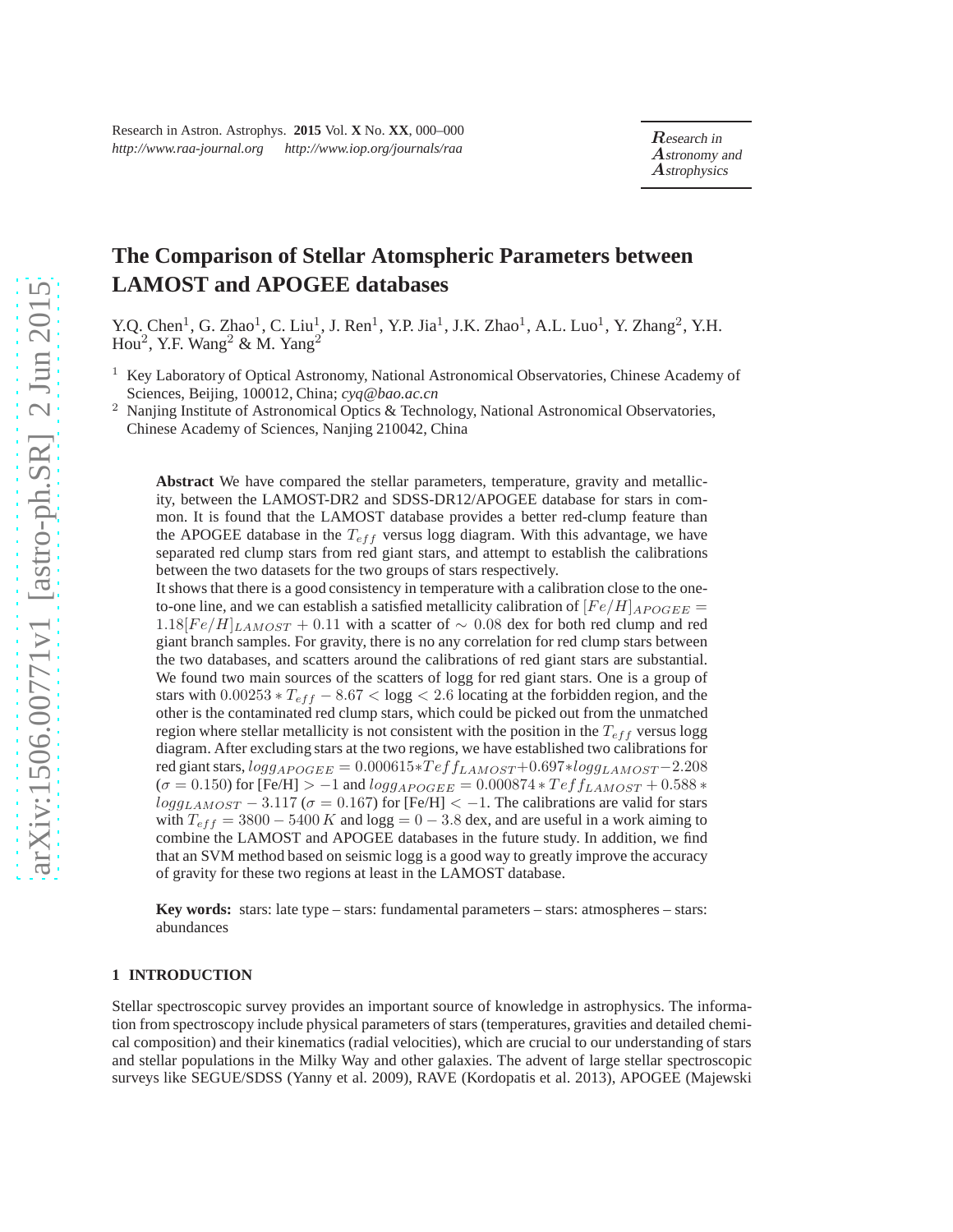et al. 2015), and the LAMOST (Zhao et al. 2012) is leading Galactic astronomy into a precision science, where we can identify different sub-populations by combining the chemical composition with kinematics and trace Galactic evolution and stellar structure at various Galactic locations in details.

Recently, the LAMOST telescope, also known as the Wang-Su Reflecting Schmidt Telescope or the Guoshoujing Telescope (Cui et al. 2012), has finished a two year regular survey after one year's pilot survey in 2011. The combination of a large aperture (4 m) and high multiplex factor (4000 fibers) with a 5 degree field of view makes it a unique facility. With the low-resolution  $(R = 1800)$ , the LAMOST project currently presents spectra of  $\sim$  4, 136, 000 objects and stellar parameters for  $\sim$  2, 200, 000 stars in its second data release (Luo et al. 2015). This database includes many previously observed Kepler targets provided by the LAMOST-Kepler project (Cat et al. 2014). More detailed information on the data release can be found in the website (http://www.lamost.org/public/). Stellar parameters in the LAMOST DR2 database are derived by the package  $ULySS$  (Wu et al. 2011), where an observed spectrum is fitted against a model expressed as a linear combination of non-linear components, optionally convolved with a line-of-sight velocity distribution (LOSVD) and multiplied with a polynomial function.

Coincidently, APOGEE (Majewski et al. 2015) has released its three-year, near-infrared survey for 100,000 red giant stars included as part of the SDSS-III (Eisenstein et al. 2011;Ahn et al. 2012). With a resolving power of 22,500, APOGEE is able to derive detailed abundances for 15 elements as well as the three basic stellar parameters, temperatures, gravities and metallicities. Based on a synthetic grid of Kurucz models and an efficient search method, a best match within the synthetic grid is found for each APOGEE spectrum to provide the initial set of parameters: Teff, log g, [M/H], [C/M], [N/M], and  $\lceil \alpha/M \rceil$ . Then the stellar parameters are calibrated by giants in the Kepler field and stars in the clusters.

The main population of the observed targets in both the LAMOST and APOGEE surveys is the Galactic disk. In principle, they can be merged together to probe the property of the Galactic disk, and the results obtained from either one can be checked in an independent way. Meanwhile, the two surveys are quite different in may ways. They have different observed bands, resolving powers of the spectra, and thus they can provide abundances for different elements and kinematics with different precisions. The two surveys have their own advantages in the sky coverage, selection function and stellar spectral type. Thus, it is important to mix these information together in order to understand the history of the Galactic disk from different views as well as checking if the results from either survey are reliable or not. In view of this, we aim to make a systematical study on the chemical and kinematic properties of the Galactic disk by combining the data from the two surveys in the near future. This combination is particularly important for the study of the local effect of the chemical evolution, stellar migration of the Galactic disk and the understanding of the origins of many kinematical structures in the Galactic disk.

It is interesting to know how consistent stellar parameters between the LAMOST and APOGEE databases are, and if it is possible to establish some kinds of transformation relations for stellar parameters between the two databases so that they can be combined in the future study on the Galaxy. Since the APOGEE database is based on high resolution spectra with high signal-to-noise ratios, it may provide better parameters, at least for stellar metallicity, than the LAMOST database estimated from low resolution and low signal-to-noise spectra. Meanwhile, we hope to check the stellar parameters provided by the LAMOST DR2 database before they can be really used to probe the evolution of the Galaxy. Specifically, we want to know what kinds of stars in the LAMOST DR2 database have reliable parameters, and what kinds of stars show unreasonable values which should be excluded in the future Galactic study. Finally, this check and comparison might provide some clues too improve the stellar parameters in both LAMOST DR2 and APOGEE databases. In this work, we aim to select a sample of common stars with high quality spectra in both databases, compare stellar parameters and establish calibrations for individual stellar parameters if possible.

# **2 STAR SAMPLE AND ITS DIVISION INTO RC AND RGB SUBSAMPLES**

The selection procedure of the sample stars is proceeded as follows. First, we select common stars with the same Galactic locations, (RA,DEC) within 3 arcsecs, in the LAMOST DR2 and SDSS DR12/APOGEE databases. Then we limit stars with stellar parameters in the reasonable regions of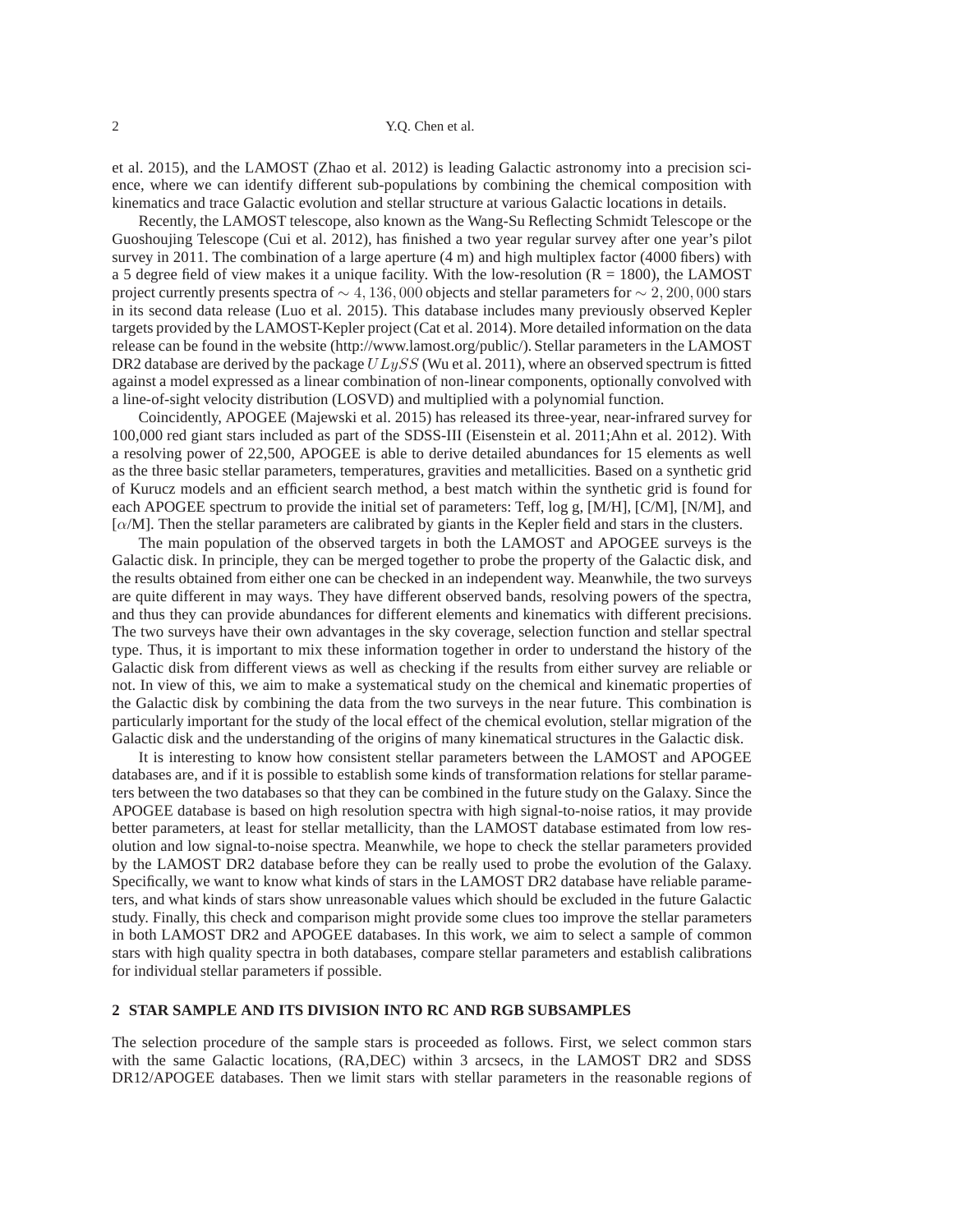$3000 < T_{eff} < 9000 K$ ,  $-1.0 < \log g < 6.0$  and  $-5.0 <$  [Fe/H]  $< 1.0$ . Third, we select stars with high signal-to-noise spectra in both surveys, the signal-to-noise in g band of LAMOST spectra  $sng > 30$  and the signal-to-noise of APOGEE spectra  $sn > 100$ . With these criteria, we have 5626 stars in common, for which the  $T_{eff}$  versus logg diagrams are shown in Fig. 1. We notice that there are some turn-off and subgiant stars. Since the APOGEE database only provides stellar parameters for giants, we thus limit our sample of stars with  $\log g < 3.8$  in both database. In total, we have 5352 stars for comparison.

There are some differences in the  $T_{eff}$  versus logg diagrams between the two datasets. The most prominent difference is that the LAMOST database shows a strong clump feature in this diagram which corresponds to the well-known red clump population, which is not easily seen by eye check in the APOGEE database. The appearance of this feature proves that stellar parameters in the LAMOST database are generally reasonable at least for stars at this region. With this advantage, we select a sample of RC stars from the LAMOST database by limiting stars within the two red lines, where stars follow the relation of  $-0.0010 * T \epsilon f f_{LAMOST} + 7.10 < logg_{LAMOST} < -0.0005 * T \epsilon f f_{LAMOST} + 5.05$ , and in the temperature range of  $4600 < Teff_{LAMOST} < 5000 K$ . The right temperature limit of  $T \, e f_{LAMOST} < 5000 \, K$  is applied since the star number significantly decreases in the lower panel of Fig. 1, and this criterion may exclude the secondary red clump sequence, which is predicted to locate on the blue and faint-magnitude side of the main red clump sequence in the color magnitude diagram (Girardi et al. 1999). The left temperature limit of  $T e f f_{LAMOST} > 4600 K$  is chosen in order to avoid the contamination of the possible bump of red giant branch at the red side of red clump at the solar metallicity. For comparison, two theoretical isochrones of 1 Gyr and 10 Gyr with Z=0.030 from the Padova website (http://stev.oapd.inaf.it/cgi-bin/cmd, Bressan et al. 2012) are overploted in Fig. 1.

The selection procedure of RC sample is mainly based on eye check on the  $T_{eff}$  versus logg diagram of the LAMOST database. According to Bovy et al. (2014), RC stars in the APOGEE database can be selected by their position in color- metallicity-gravity-temperature space using a new method calibrated using stellar evolution models and high-quality asteroseismology data. In their Figure 1, a linear line of  $logg_{APOGEE} = 0.0018 * (Teff_{APOGEE} - 4607) + 2.5$  at solar metallicity clearly separates RC stars from RGB stars, which is shown in red line in the upper panel of Fig. 1. When we overplot our selected RC sample of stars with green dots in the  $T_{eff}$  versus logg diagram of the APOGEE database, they locate exactly on the left edge of the red line. Thus, our RC sample generally follows the selection criteria of Bovy et al. (2014). Note that our RC sample stars do not take into account stars on the secondary red clump sequence for two reasons. First, they can be identified by seimic analysis (Stello et al. 2013) but it is difficult to pick them out from the  $T_{eff}$  versus logg diagram. Secondly, they might have different properties as compared with stars in the main RC sequence; they are massive, young and have different dependences of logg with  $T_{eff}$ . Thus, this work mainly involve with the main sequence RC stars. Finally, we divide our selected sample of 5352 stars into two samples, the RC sample with 1544 stars and the RGB sample from the remaining 3808 stars. In the following sections, the two samples will be investigated separately due to their different properties.

# **3 THE COMPARSION OF STELLAR PARAMETERS BETWEEN THE LAMOST AND APOGEE DATABASES**

# **3.1 The**  $T_{eff}$ , logg and [Fe/H] **Distrbutions**

In order to investigate if there is any systematic shifts in stellar parameters between the LAMOST and APOGEE databases, we show the distributions of  $T_{eff}$ , logg and [Fe/H] in Fig. 2 for the whole sample. It shows that there are systematic shifts in the logg and [Fe/H] distributions but not clear difference for the  $T_{eff}$  distribution between the two datasets. For gravity, the LAMOST dataset shows one peak at logg  $\sim 2.3 - 2.4$ , while the APOGEE dataset has the main peak at logg  $\sim 2.5 - 2.6$  and possible second peak at logg  $\sim$  2.85, which may correspond to the secondary red clump sequence according to Bovy et al. (2014). For metallicity, there is a prominent shift in the metallicity peak from [Fe/H]  $\sim -0.1$ in the APOGEE dataset to [Fe/H]  $\sim -0.3$  in the LAMOST dataset as well as the whole shift of the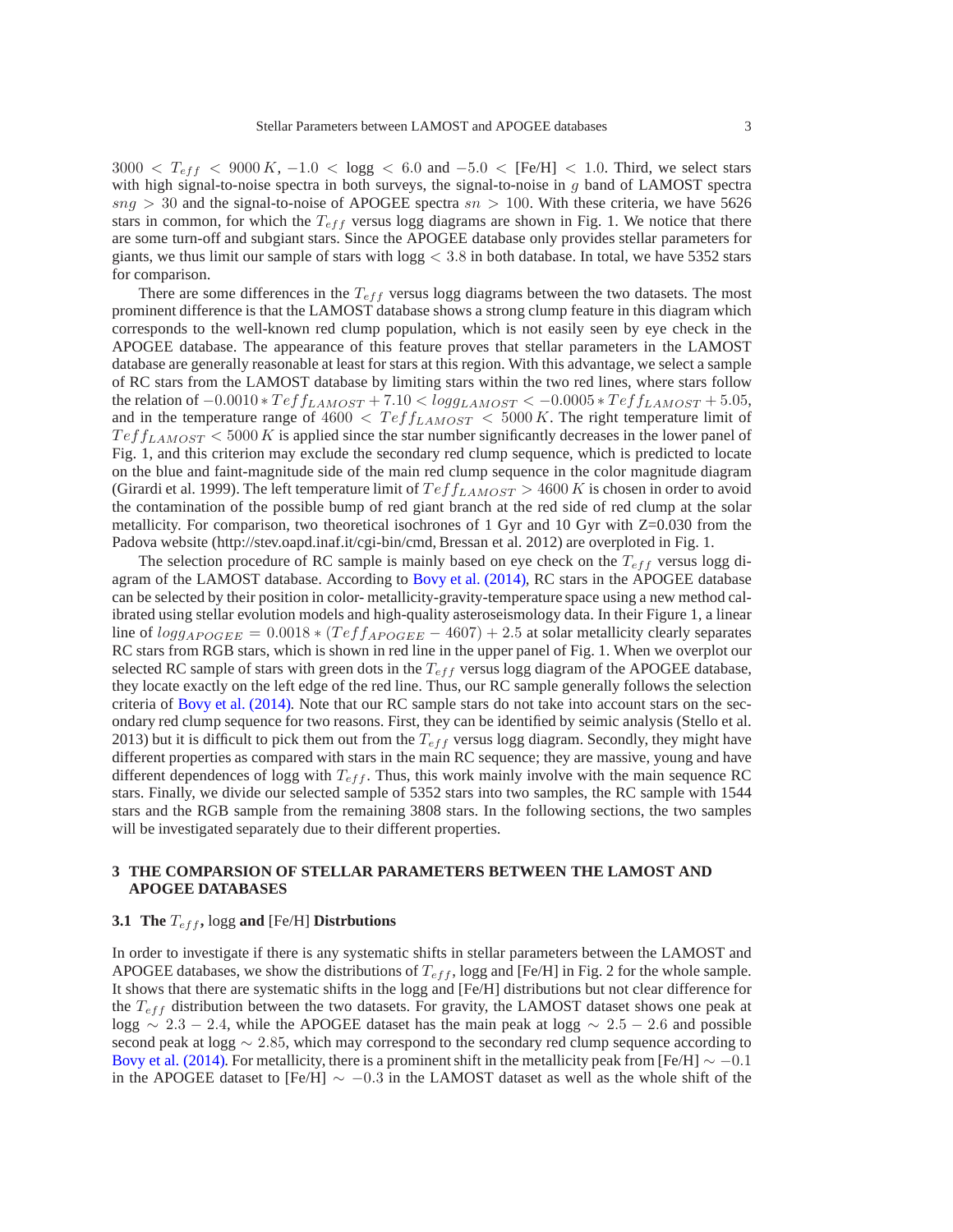4 Y.Q. Chen et al.

distributions at the metal rich side. In addition, most stars have metallicity in the range of  $-1.0 <$ [Fe/H] < 0.5 indicating the dominate population of the Galactic disk in our sample. Note that the adopted logg and [Fe/H] values in the APOGEE database have been corrected by equations (3) and (6) of Holtzman et al. (2015), without which the differences between the two datasets will be even larger.

Fig. 3 shows the [Fe/H] and logg distributions for RC and RGB samples,respectively. Clearly, the metallicity shift is systematic, and RC and RGB samples behave in a similar way. The systematic shift of gravity in Fig. 2 mainly comes from the RC sample, and it is not so prominent for RGB sample. Instead, the APOGEE dataset shows a slightly broader logg distribution than the LAMOST dataset. Moreover, as shown in Fig. 1, the dependence of logg with  $T_{eff}$  in the RC sample is opposite between the LAMOST and APOGEE dataset. In view of these different properties for RC and RGB samples, it is reasonable to establish the calibrations for RC and RGB stars separatedly.

## **3.2 The Comparsion and Calibrations of Stellar Parameters**

If possible, we aim to establish the calibrations of stellar parameters between the LAMOST and APOGEE datasets in order to combine the two surveys in the future study. For this purpose, the one-toone comparisons of  $T_{eff}$ , logg and [Fe/H] for RC (left panels) and RGB (right panels) samples between the LAMOST and APOGEE databases are shown in Fig. 4. Stars with  $[Fe/H] < -1$  are marked by red crosses since they only contribute small parts of our main population of the Galactic disk with  $[Fe/H] > -1$  (see Fig. 2).

Note that most stars in our RC sample have  $[Fe/H] > -0.8$  which is consistent with the metallicity distribution of local RC stars as shown in Puzeras et al. (2010). However, 22 stars in our RC sample have  $[Fe/H] < -1$ , which is outside the metallicity range of local RC sample of  $-0.8 < [Fe/H] < 0.3$  (their Figure 5). We marked these RC stars with  $[Fe/H] < -1$  by red crosses in the left panels of Fig. 4. We find that they do not follow the general trends of most RC stars in both  $T_{eff}$  and logg panels of Fig. 4. Thus, they might not be real RC stars. Instead, they could be red horizontal branch or metal poor red giant stars, but it is difficult for us to distinguish them. Thus, these stars are excluded in the following analyses. For RC stars, the agreement in  $T_{eff}$  between the LAMOST and APOGEE datasets is good with a std scatter of 53 K around the calibration of  $T e f f_{APOGEE} = 0.95 * [Fe/H]_{LAMOST} + 210$ . Note that significant deviations in the temperature comparison from the one-to-one line at both ends mainly come from the selection criterion of  $4600 < Teff_{LAMOST} < 5000$  K for RC stars. However, there is no any correlation or any kind of anti-correlation in the logg comparison, and the scatters are too large to obtain reliable calibrations. For metallicity, a good calibration of  $[Fe/H]_{APOGEE} = 1.16*$  $[Fe/H]_{LAMOST}$  + 0.14 with a scatter of 0.065 dex can be established for RC stars with  $[Fe/H]$  > -1.

For RGB stars, a similar metallicity calibration of  $[Fe/H]_{APOGEE} = 1.18 * [Fe/H]_{LAMOST} +$ 0.11 ( $\sigma$  = 0.08) as RC sample is found, and we may establish a  $T_{eff}$  calibration of  $T_{eff}$   $\Delta_{POGEE}$  =  $0.86 * T \text{eff}_{LAMOST} + 665$  with a scatter of 77 K. For gravity, the general trend in the comparison follows the one-to-one line, but there are very large scatters in the range of  $1.5 < logg_{LAMOST} < 2.6$ . Moreover, stars with  $[Fe/H] < -1$ , marked by red crosses again, have systematically higher value by  $\sim 0.2$  dex for stars with  $log g_{LAMOST} > 1.0$ . In view of this difference, we establish two gravity calibrations for RGB stars with a metallicity division at [Fe/H] =  $-1$ ,  $logg_{APOGEE} = 0.92 * logg_{LAMOST} +$ 0.09 for [Fe/H] >  $-1$  and  $logg_{APOGEE} = 0.90 * logg_{LAMOST} + 0.34$  for [Fe/H] <  $-1$ , with a scatter of 0.24 in both calibrations. When the temperature term is included, the scatters are slightly reduced with calibrations of  $log_{APOGEE} = 0.00105 * Teff_{LAMOST} + 0.46 * log_{LAMOST} - 3.85 (\sigma = 0.20)$ for [Fe/H]  $<-1$  and of  $logg_{APOGEE} = 0.00087 * Teff_{LAMOST} + 0.59 * logg_{LAMOST} - 3.11$  $(\sigma = 0.17)$  for [Fe/H] > -1. As we further include the metallicity term, the calibrations are of  $logg_{APOGEE} = 0.00140 * Teff_{LAMOST} + 0.28 * logg_{LAMOST} + 0.20 * [Fe/H]_{LAMOST} - 4.89$  $(\sigma = 0.20)$  for [Fe/H] < -1 and of  $logg_{APOGEE} = 0.00107 * Teff_{LAMOST} + 0.46 * logg_{LAMOST} + 0.00107 * Teff_{LAMOST} + 0.00107 * Teff_{LAMOST} + 0.00107 * Teff_{LAMOST} + 0.00107 * Teff_{LAMOST} + 0.00107 * Teff_{LAMOST} + 0.00107 * Teff_{LAMOST} + 0.00107 * Teff_{LAMOST} + 0.00107 * Teff_{LAMOST} + 0.00107 *$  $0.34 * [Fe/H]_{LAMOST} - 3.64 (\sigma = 0.15)$  for [Fe/H] > -1.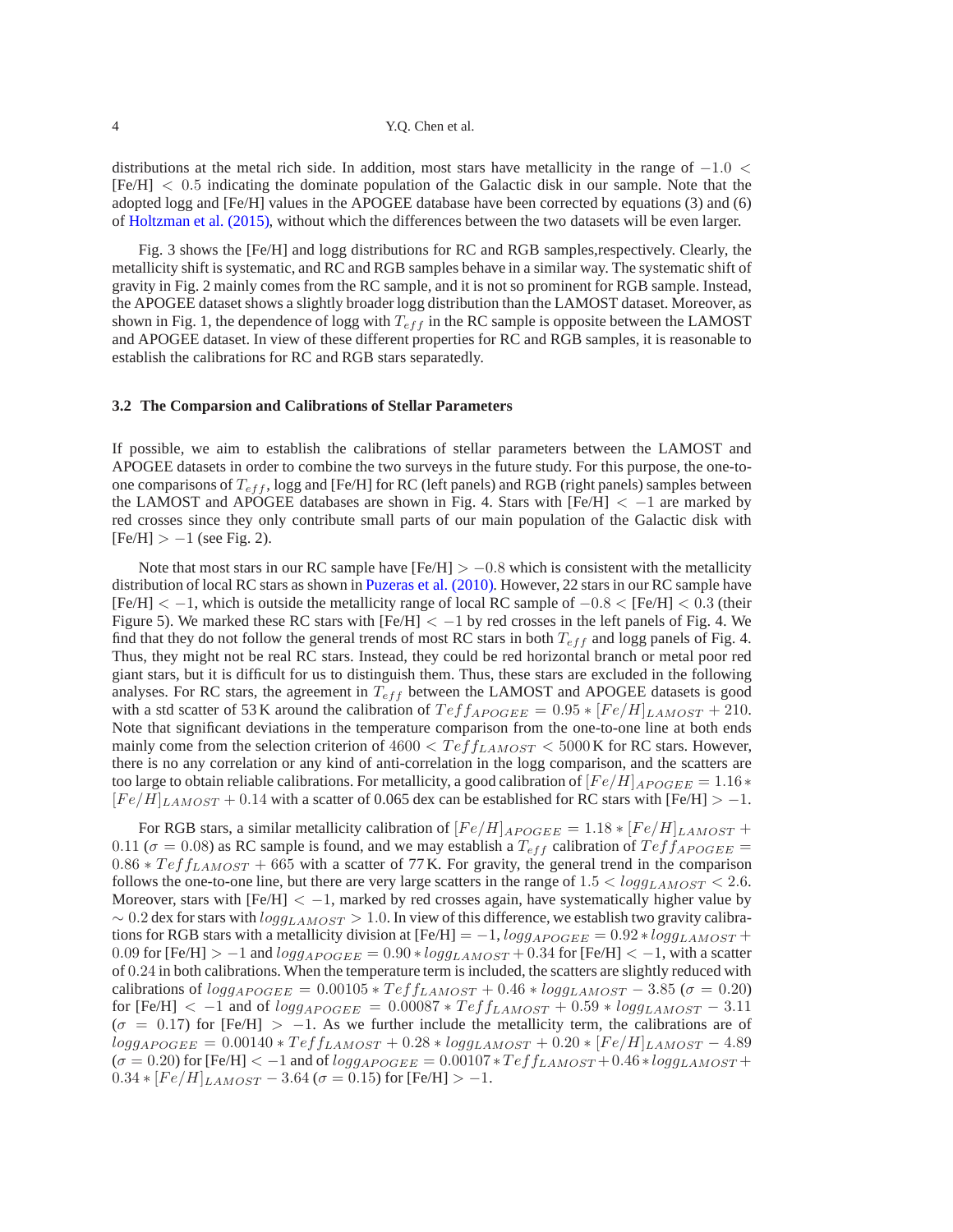#### **3.3 Refine the** logg **calibrations for RGB stars with** [Fe/H] > −1

In order to probe the large scatter in the logg calibration between the APOGEE and the LAMOST datasets for RGB stars, we carefully inspect their differences in the  $T_{eff}$  versus logg diagrams in Fig. 5. It shows that the main discrepancy comes from the lack of stars on the right side of the blue dash line, which can be expressed by the relation of logg =  $0.00253 * T_{eff} - 8.67$  by passing the two points in  $(T_{eff}$ ,logg) of (3500,0.2) and (5000,4.0). The solid line in the left-upper panel of Fig. 5 shows an extreme case with an isochrone of 16 Gyr at the metallicity of  $Z = 0.030$  from Padova group (Bressan et al. 2012), and we find substantial number of stars in the LAMOST dataset locate on the right side of this extreme case. We thus define a forbidden region where no theoretical model could predict such kind of stellar parameters. Taking into account of temperature and gravity uncertainties as well as the theoretical isochrone of 16 Gyr at  $Z = 0.030$ , we may assign stars with  $log q_{LAMOST} < 2.6$  in the LAMOST dataset and locating on the right side of blue line belonging to a forbidden region; they are marked by blue dots in all panels of Fig. 5. Obviously, these blue dots locate below the one-to-one line in the comparison of logg in the left-lower panel of Fig. 5, indicating the LAMOST values are too high as compared with the APOGEE values. These stars become one of the main sources of the logg scatter in the comparison, and thus they should be excluded in the calibrations.

Meanwhile, recall that our selection criteria of RC stars are quite strict in order to obtain a clear sample, and thus our RGB sample from the remaining stars is somewhat contaminated by some RC stars. In particular, the secondary RC stars if existed, locate at the blue side of the main RC sequence, are included in our RGB sample. We notice that these stars can be distinguished by matching their locations in the  $T_{eff}$  versus logg diagram with their metallicities in the sense that metal poor RGB stars with  $[Fe/H] < -1$  will locate at the blue side of the green dash line, which arbitrarily shift the blue line by 400 K in temperature. We do not adopt the theoretical isochrone of 16 Gyr at the metallicity of  $Z = 0.030$  from Padova group (Bressan et al. 2012) because they do not fit the LAMOST dataset statistically. But we have checked that the shift of 400 K in temperature corresponds to the change of RGB ridge lines from solar metallicity to  $[Fe/H] = -1$ . Specifically, stars with  $[Fe/H] > -1$  but locating on the blue side of the green dash line could be RC stars instead of RGB stars or RGB stars with wrong stellar parameters. These stars are marked by green dots in Fig. 5, and they constitute the second main source of scatter in the logg comparison. Generally, they have higher logg values in the APOGEE dataset than those of the LAMOST databases. These stars are further excluded in the calibration.

After excluding stars from the above two regions, we repeat the procedures and obtain the calibration of  $logq_{APOGER} = 0.000615 * Teff_{LAMOST} + 0.697 * logq_{LAMOST} - 2.208(\sigma = 0.150)$  for RGB stars with  $[Fe/H] > -1$ . The same procedures are performed from the APOGEE dataset to the LAMOST dataset, and we obtain the calibration of  $logg_{LAMOST} = -0.000941 * Teff_{APOGEE} +$  $1.344 * logg_{APOGEE} + 3.674(\sigma = 0.167)$  for [Fe/H] > -1.

## **3.4 On the Gravity Discrepancy of RC stars**

As described in Holtzman et al. (2015), RC stars in the APOGEE database are calibrated as the same equation (Eq. 3) as RGB stars. This is not the best solution for RC stars. Instead, the comparsion of logg between the raw ASPCAP values (Garcia et al. 2015) and the seismic ones from the APOKASC catalog (Pinsonneault et al. 2014) in the Kepler field indicates a difference of 0.15 dex between RC and RGB stars (Holtzman et al. 2015). That means we need to reduce logg in the APOGEE database by a further order of 0.15 dex for RC stars. If this difference is applied, the logg distributions between the LAMOST and APOGEE databases in the left-lower panel of Fig. 3 are consistent. This consistency shows that the LAMOST logg for RC stars is on the same scale as that of the seismic values from the Kepler survey.

The second discrepancy for RC stars between the LAMOST and the APOGEE databases (see Fig. 1) is the opposite dependence of logg on  $T_{eff}$ . In the LAMOST dataset, logg increases with decreasing  $T_{eff}$  with a slope of  $-0.68$  dex per 1000 K, while the slope is of 0.89 dex per 1000 K in the APOGEE dataset. This discrepancy is the same as we limit stars with  $[Fe/H] > -0.5$  in both samples. Since the selection of RC stars is carried out in the LAMOST dataset and we limit stars in the LAMOST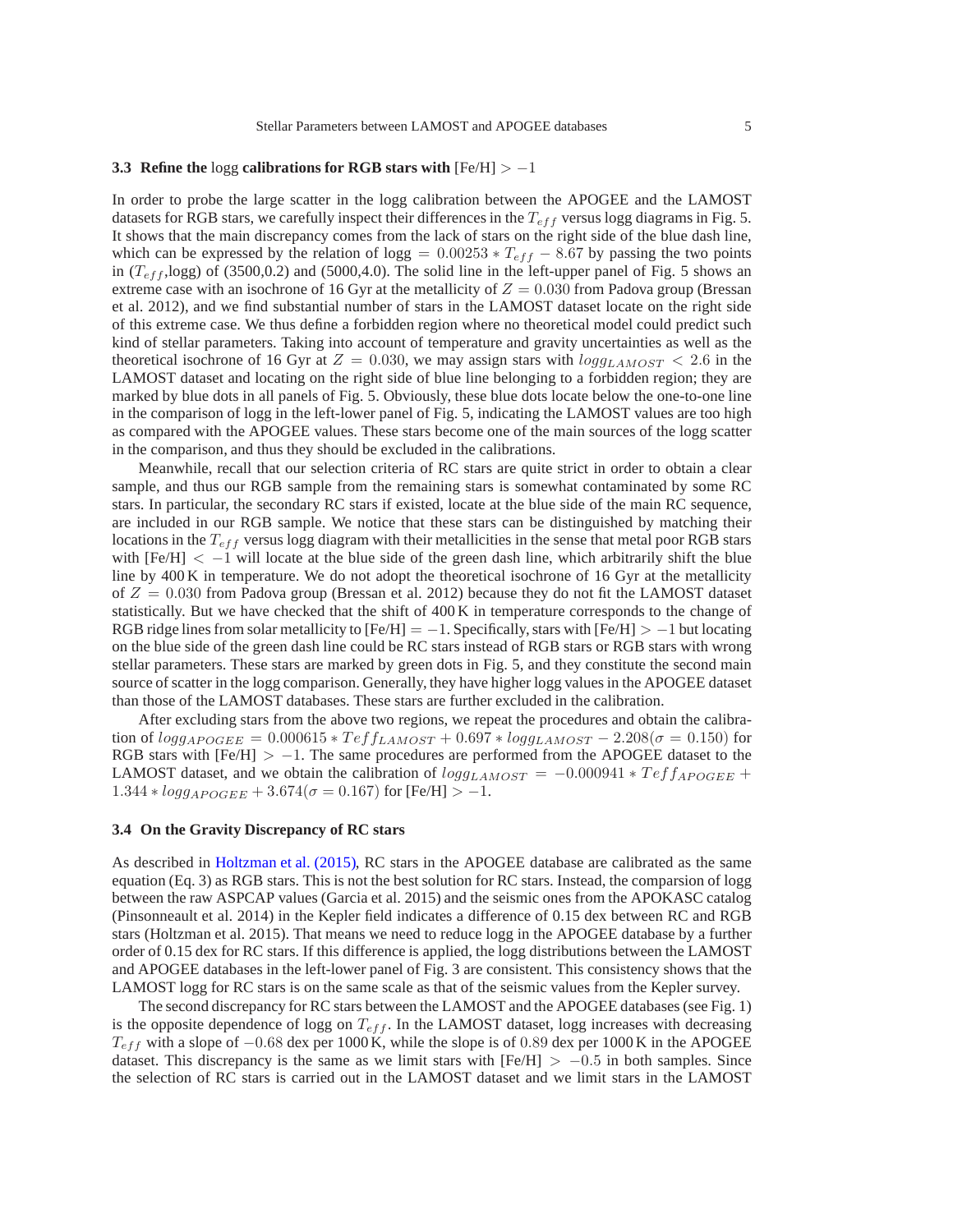temperature range of 4600  $\langle T_{eff} \rangle$  = 5000 K, the slope of  $-0.68$  dex per 1000 K just reflects our selection criteria of  $-0.0010 * Teff_{LAMOST} + 7.10 < logg_{LAMOST} < -0.0005 * Teff_{LAMOST} +$ 5.05. Moreover, the slope will be reduced after excluding a few stars at  $T_{eff} \sim 4980$  K and logg  $\sim 2.1$ , and the scatter of 0.10 dex at a given  $T_{eff}$  will significantly affect this slope. However, there is a strong dependence of logg on  $T_{eff}$  in the APOGEE database, which can not be explained by its scatter. The strong dependence of logg on  $T_{eff}$  persists even the systematic shift of 0.15 dex is applied to RC stars in the APOGEE database.

Since our sample of RC stars fits well the selection criteria of Bovy et al. (2014), we can expect that they are real RC stars in both databases. With this agreement, we plot an independent sample of RC stars from Casagrande et al. (2014) by red open circle in Fig. 6 and compare the dependence trends of logg on  $T_{eff}$  among the three datasets. Note that the RC sample in Casagrande et al. (2014) has several advantages. (i) RC stars are identified by seismic data with period space from Stello et al.(2013) and they have accurate seismic logg. (ii) They have strömgren  $(b - y)_0$  colors, which are very sensitive to temperature. (iii) Casagrande et al. (2014) provide mass and age for RC stars, which allow us to limit stars with  $mass < 1.8M_{\odot}$  and  $age > 2$  Gyr in order to exclude the RC stars on the secondary sequence. Clearly, there is no slope in the  $T_{eff}$  versus logg diagram, and most stars have logg = 2.4 – 2.6. The LAMOST data agree with Casagrande et al. (2014) for RC stars in a better way than the APOGEE database. Careful inspection of the Figure 4 of Holtzman et al. (2015), there is a hint of increasing trend of  $\Delta logg(ASPCAP - Kelper)$  with increasing  $logg_{ASPCAP}$  for RC stars (blue squares). If this trend is applied to the APOGEE database, the slope in the  $T_{eff}$  versus logg diagram for RC stars in the APOGEE databases will be slightly reduced. But further work on this correction should be done in the future.

## **3.5 New LAMOST Gravities from SVM with Seismic Basement**

As described above, the LAMOST database do not provide the best gravities for giant stars in the forbidden region and the slope in the  $T_{eff}$  versus logg diagram for RC stars is not consistent with that from the SAGA survey by Casagrande et al. (2014). Is there some way to improve these gravities? Recently, Liu et al. (2015) present a support vector machine (hereafter SVM) method to derive gravities for LAMOST giants based on a sample of stars with seismic logg in Huber et al.(2014) as a training dataset. In this training dataset, logg values in Huber et al.(2014) has been re-calculated with the LAMOST  $T_{eff}$ , and thus these new gravities in Liu et al. (2015) match  $T_{eff}$  values in the LAMOST database used in the present work.

It is interesting to investigate how stars in the forbidden and unmatched regions in Fig. 5 behave with these new gravities. Fig. 7 shows the  $T_{eff}$  versus  $logg_{SVM}$  diagram for 4915 stars. Interestingly, most stars in the forbidden region (blue dots) locate around the blue dash line, on the right side of which the APOGEE database is lack of stars. Clearly, new gravities from Liu et al. (2015) seem to be more reasonable and they are consistent with those in the APOGEE database in this region within the errors. Meanwhile, a substantial number of stars in the unmatched region in Fig. 5 locate at the left part of the main RC stars, indicating that they are probably also main RC stars instead of secondary ones. In addition, the main feature of RC stars becomes quite prominent in the  $T_{eff}$  versus  $logg_{SVM}$  diagram as stars in the unmatched region of in Fig. 5 are included. However, the selection of stars within the two red lines may not be suitable based on new gravities. Instead, there is not significant dependence of logg with  $T_{eff}$  for the main RC feature. In Fig. 8, we plot the  $T_{eff}$  versus logg<sub>SVM</sub> diagram for our selected RC sample of stars with  $[Fe/H] > -0.5$ . The slope is of 0.18 dex per 1000 K which is consistent with that from the SAGA survey by Casagrande et al. (2014).

## **4 SUMMARY**

We have compared the stellar parameters,  $T_{eff}$ , logg and [Fe/H], between the LAMOST and the APOGEE datasets. We have identified the main sequence of RC stars in the  $T_{eff}$  versus logg diagram of the LAMOST dataset, which behaves in a more reasonable way than that in the APOGEE datasets.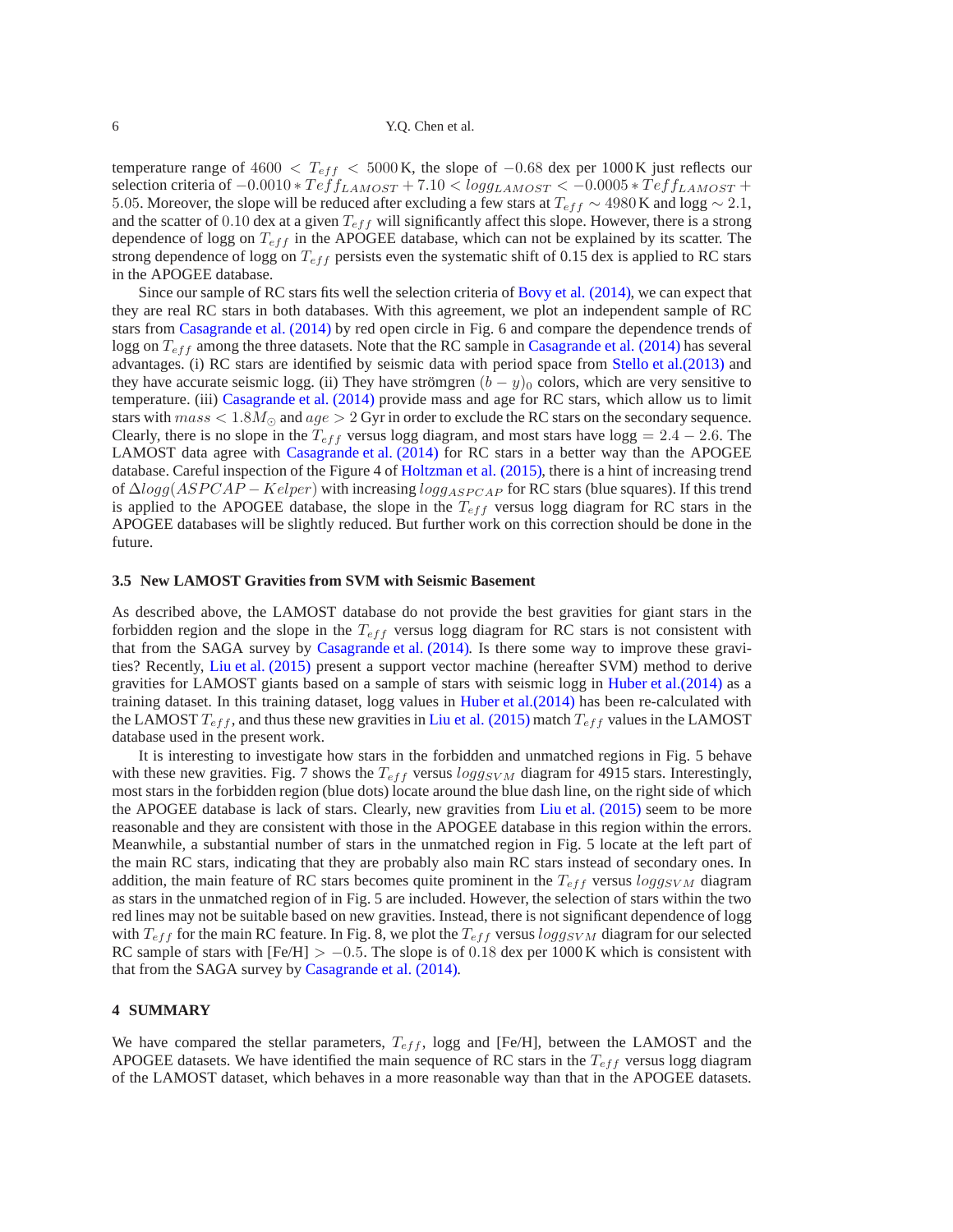For RGB stars, the LAMOST dataset spans a wider range than the APOGEE dataset in the  $T_{eff}$  versus logg diagram, and a group of stars with  $2.6 > log g > 0.00253 * T_{eff} - 8.67$  locates at a forbidden region where no theoretical model predicts such kinds of stellar parameters. We further exclude stars with their metallicity of  $[Fe/H] > -1$  unmatched with their positions in the  $T_{eff}$  versus logg diagram (outside the green dash line where RGB stars with  $[Fe/H] < -1$  locate).

We have established a good metallicity calibration of  $[Fe/H]_{APOGEE} = 1.18 * [Fe/H]_{LAMOST} +$ 0.11 ( $\sigma$  = 0.08) for both RC and RGB stars, and a temperature calibration of  $Tef_{APOGEE}$  = 0.95  $*$  $T \epsilon f_{LAMOST} + 210(\sigma = 53 K)$  in consistent with the one-to-one line within the measured errors. There is no clear trend in gravity between the LAMOST and the APOGEE datasets for RC stars, and we may prefer the the LAMOST dataset rather than the APOGEE dataset since the former follows the general trend of increasing logg with decreasing  $T_{eff}$ , which is the RC feature as seen in the CMD of local RC stars in the field and some old open clusters. For example, the CMD of an old open cluster NGC6819 in Lee-Brown et al. (2015) shows that V magnitude becomes fainter (corresponding to the decrease of luminosity) as  $(B - V)$  color goes redder (indicating the decreasing temperature). However, the RC sample of Casagrande et al. (2014) do not show this dependence, and we need further study to clarify if the dependence of logg with  $T_{eff}$  for RC stars is true. For RGB stars, we prefer calibrations of  $log g_{APOGEE} = 0.000874 * Teff_{LAMOST} + 0.588 * log g_{LAMOST} - 3.117$  ( $\sigma = 0.167$ ) for [Fe/H] <  $-1$  and  $logg_{APOGEE} = 0.000615 * Teff_{LAMOST} + 0.697 * logg_{LAMOST} - 2.208(\sigma = 0.150)$  for [Fe/H] > −1 after excluding stars in the forbidden region and the unmatched region of the  $T_{eff}$  versus logg diagram. Finally, we have found that new gravities from the SVM method based on the seismic logg by Liu et al. (2015) are more reliable than the original values in the LAMOST database for stars in both the forbidden and the unmatched regions.

**Acknowledgements** This study is supported by the National Natural Science Foundation of China under grant Nos. 11222326, 11233004, 11390371, the Strategic Priority Research Program of the Chinese Academy of Sciences Grant No. XDB01020300 and the National Key Basic Research Program of China (973 program) Nos. 2014CB845701/703.

Guoshoujing Telescope (the Large Sky Area Multi-Object Fiber Spectroscopic Telescope LAMOST) is a National Major Scientific Project built by the Chinese Academy of Sciences. Funding for the project has been provided by the National Development and Reform Commission. LAMOST is operated and managed by the National Astronomical Observatories, Chinese Academy of Sciences.

Funding for SDSS-III has been provided by the Alfred P. Sloan Foundation, the Participating Institutions, the National Science Foundation, and the U.S. Department of Energy Office of Science. The SDSS-III web site is http://www.sdss3.org/. SDSS-III is managed by the Astrophysical Research Consortium for the Participating Institutions of the SDSS-III Collaboration including the University of Arizona, the Brazilian Participation Group, Brookhaven National Laboratory, University of Cambridge, University of Florida, the French Participation Group, the German Participation Group, the Instituto de Astrofisica de Canarias, the Michigan State/Notre Dame/JINA Participation Group, Johns Hopkins University, Lawrence Berkeley National Laboratory, Max Planck Institute for Astrophysics, New Mexico State University, New York University, Ohio State University, Pennsylvania State University, University of Portsmouth, Princeton University, the Spanish Participation Group, University of Tokyo, University of Utah, Vanderbilt University, University of Virginia, University of Washington, and Yale University.

#### **References**

Ahn C., Alexandroff R., Allende Prieto C., et al. 2012, ApJS, 203, 21 Bovy, J., Nidever, D. L., Rix, H.-W., et al. 2014, ApJ, 790, 127 3, 6 Bressan A., Marigo P., Girardi L., Salasnich B., Dal Cero C., Rubele S., Nanni A. 2012, MNRAS, 427, 127 Casagrande, L., Silva Aguirre, V., Stello, D., et al. 2014, ApJ, 787, 110 6, 14, 16 De Cat, P; Fu, J.N. et al. 2014, submitted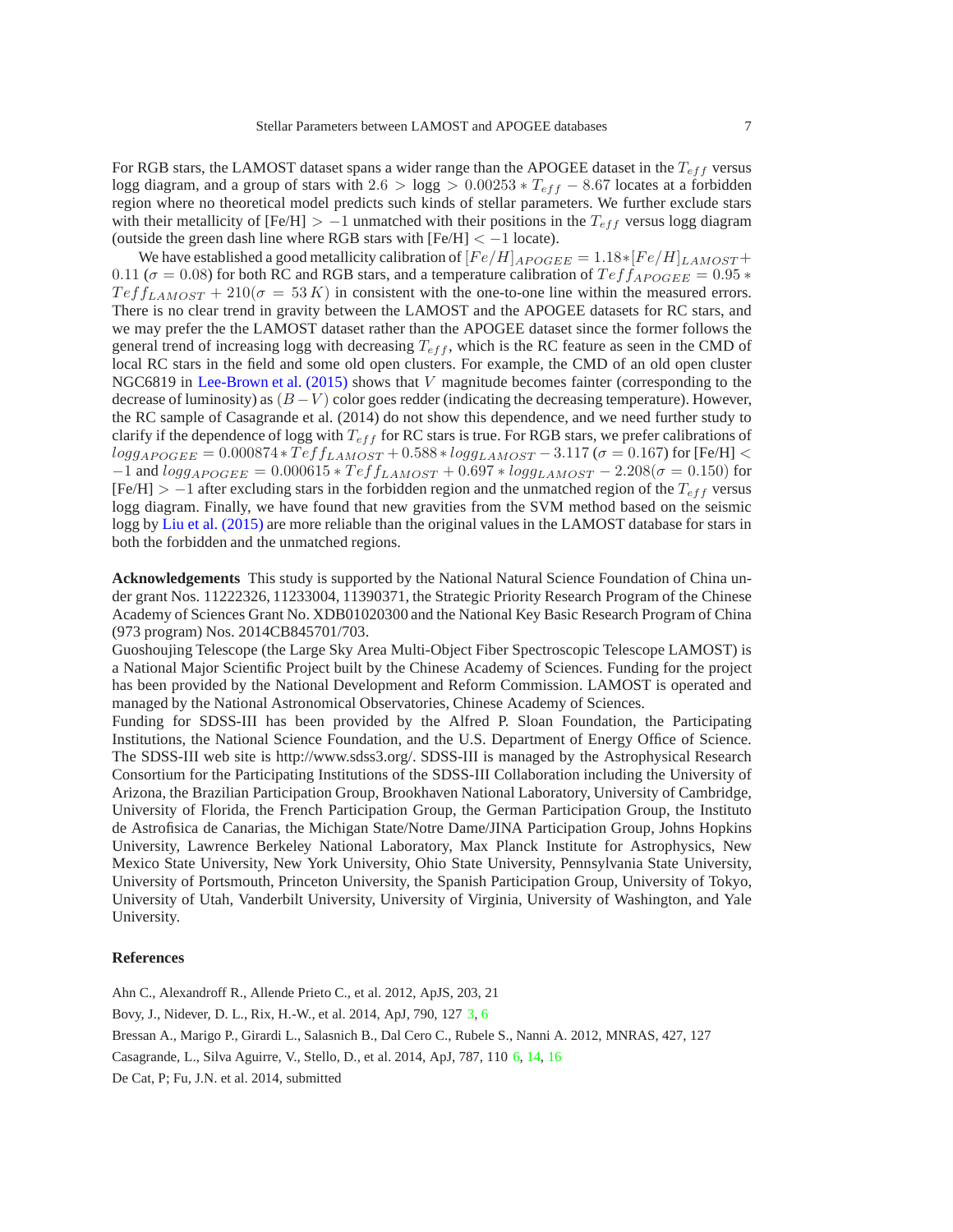- Cui X.Q., Zhao Y.H., Chu Y.Q., et al., 2012, RAA, 12, 9, 1197
- Eisenstein D.J., Weinberg D.H., Agol E., et al. 2011, AJ 142, 72
- García Pérez, A. E., Allende-Prieto, C., Holtzman, J., et al. 2015, in preparation
- Girardi L., 1999, MNRAS, 308, 818
- Holtzman, J. A., Shetrone, M., Johnson, J. A. 2015, arXiv, 1501.04110
- Huber, D., Silva Aguirre, V., Matthews, J. M., et al. 2014, ApJS, 211, 2
- Lee-Brown D.B., Anthony-Twarog B.J., Deliyannis, C.P., Rich, E., Twarog B.A. 2015, AJ, 149, 121 4, 5, 6
- Liu, C. et al., 2015, ApJ, submitted 6
- Luo A.L., Bai Z.R. et al. 2015, RAA, in press 7
- Kordopatis G. et al., 2013, AJ, 146, 134 6, 7, 15, 16
- Majewski, S. R., Schiavon, R. P., Allende Prieto, C., et al. 2015, in preparation
- Puzeras E., Tautvaišienė G., Cohen J.G., Gray D.F., Adelman S.J., Ilyin I., Chorniya Y., 2010, MNRAS, 408, 1225
- Pinsonneault, M. H., Elsworth, Y., Epstein, C., et al. 2014, ApJS, 215, 19
- Stello, D., Huber, D., Bedding, T. R., et al. 2013, ApJ, 765, L41 4
- Wu, Y., Luo, A-L., Li, H-N. et al., 2011, RAA, 11, 924
- Yanny B., Rockosi C., Newberg H.J., et al. 2009, AJ, 137, 4377 6
- Zhao, G., Zhao, Y.H., Chu, Y.Q., et al. 2012, RAA, 12, 723

This paper was prepared with the RAA LATEX macro v1.2.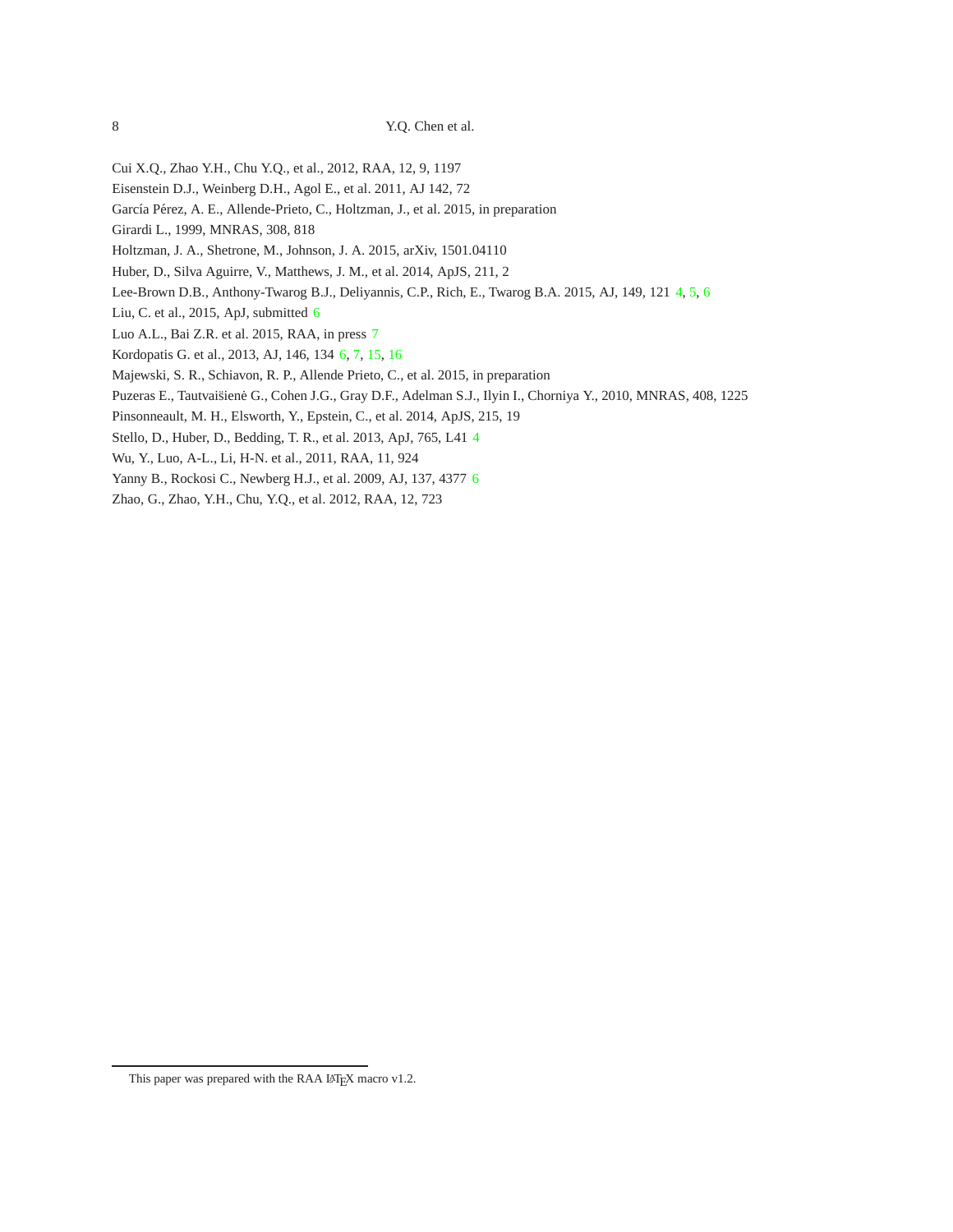

**Fig. 1** The  $T_{eff}$  versus logg diagrams for the LAMOST (lower panel) and APOGEE (upper panel) databases based on 5626 common stars with high quality spectra (LAMOST: $sng > 30$ , APOGEE: $sn > 100$ ). Dashed lines show theoretical isochrones of 1 and 10 Gyr at Z=0.030 from the Padova website (Bressan et al. 2012). The selection criteria of RC stars are marked in red lines, and green dots in the upper panel are our sample of RC stars selected from the LAMOST database.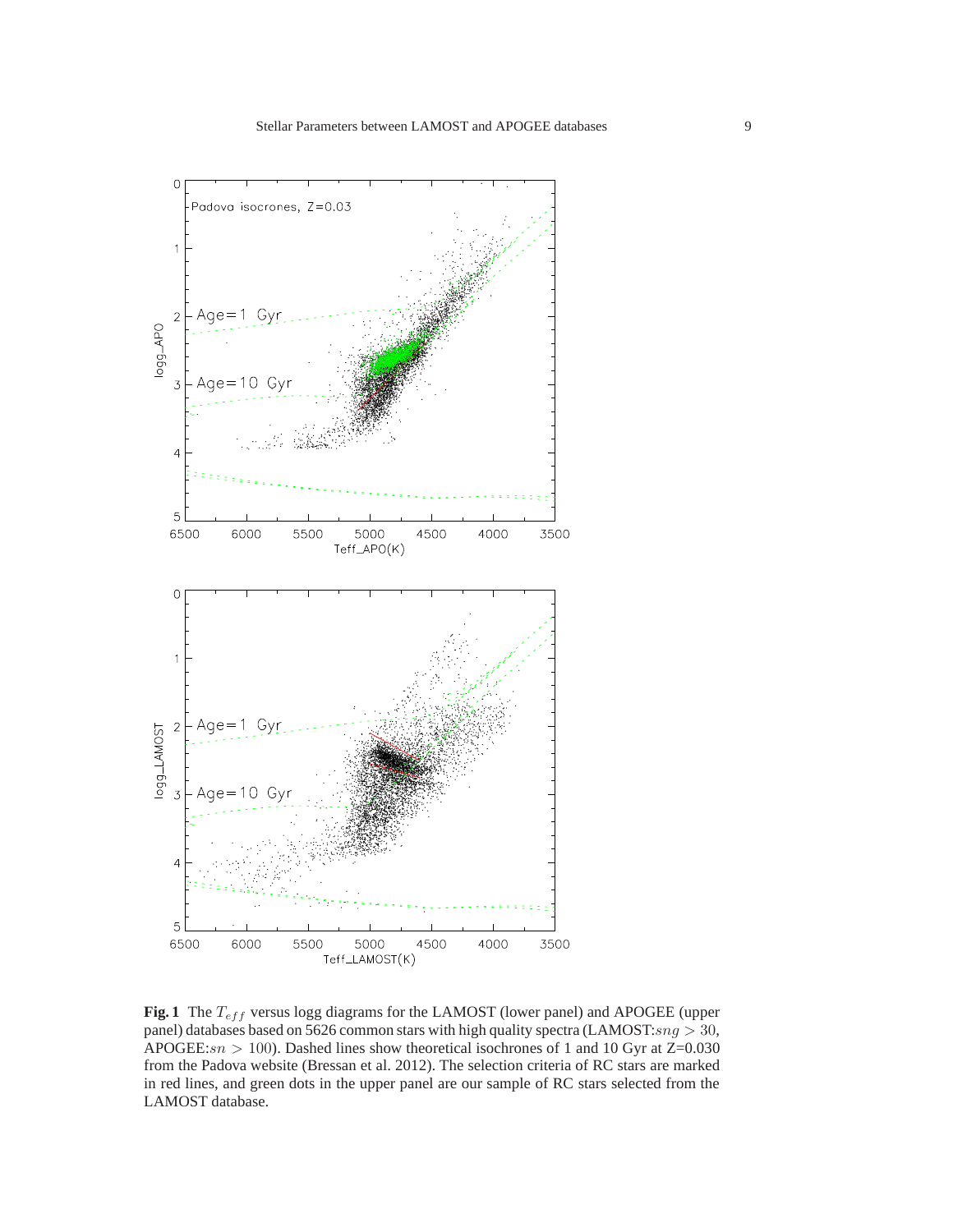

**Fig. 2** The distributions of  $T_{eff}$ , logg and [Fe/H] for the whole sample based on the LAMOST (dash lines) and APOGEE (solid lines) databases.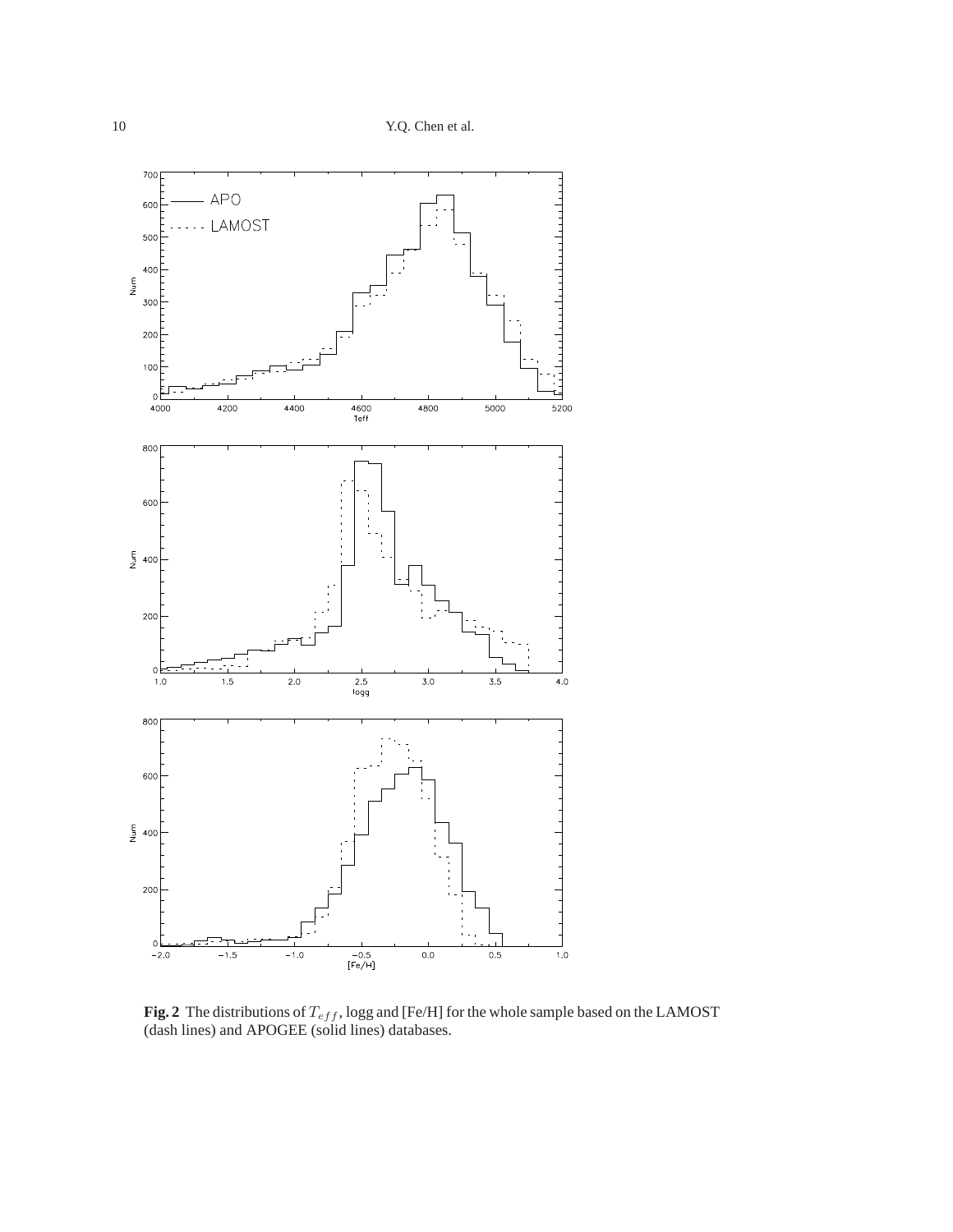

**Fig. 3** The distributions of logg and [Fe/H] for RC (left) and RGB (right) stars based on the LAMOST (dash lines) and APOGEE (solid lines) databases.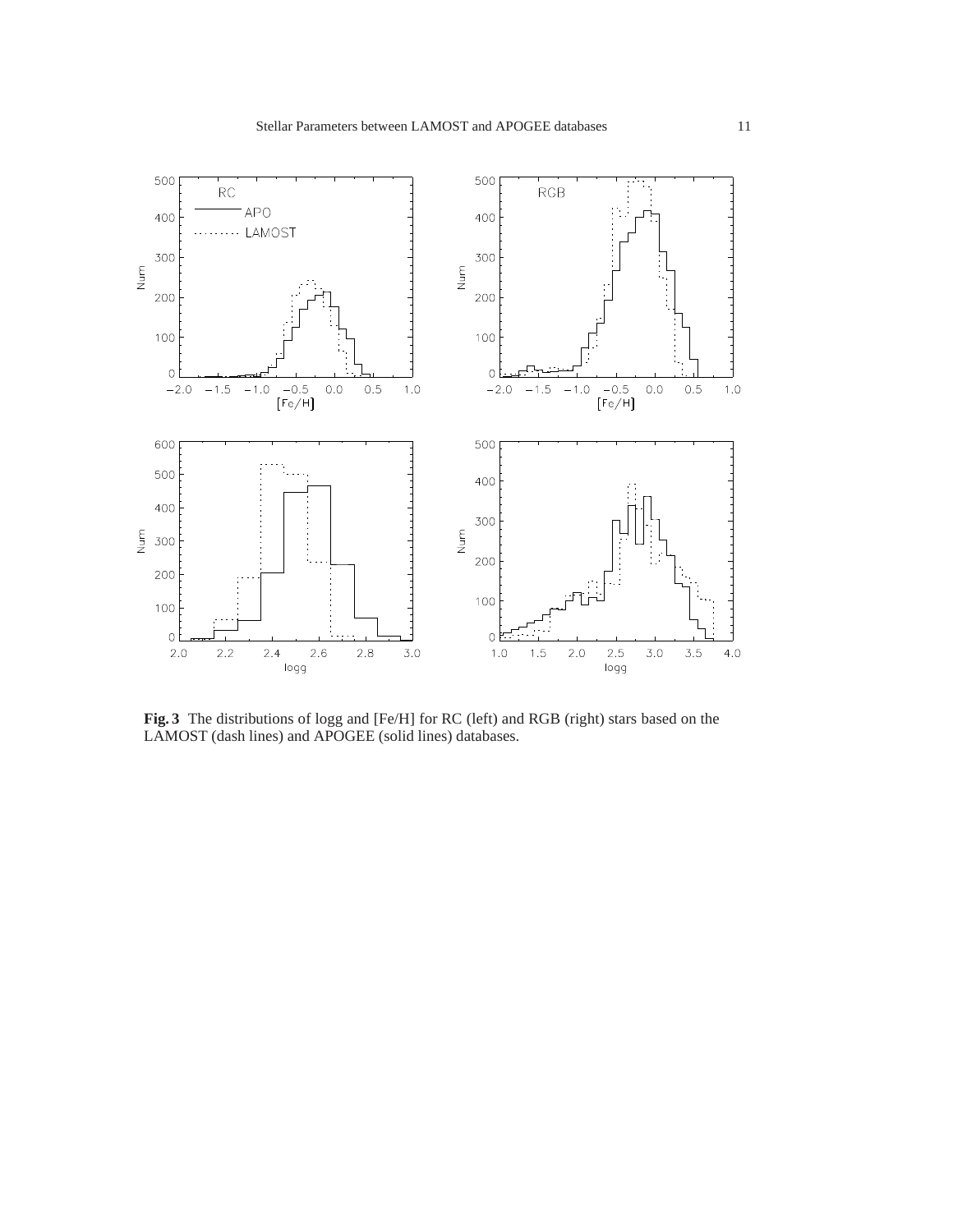

**Fig. 4** The comparisons and calibrations of  $T_{eff}$ , logg and [Fe/H] between the LAMOST and APOGEE databases for RC (left panels) and RGB (right panels) samples. Dashed lines are the one-to-one relations while solid lines are the calibrations. Stars with [Fe/H] < −1 are indicated by red crosses.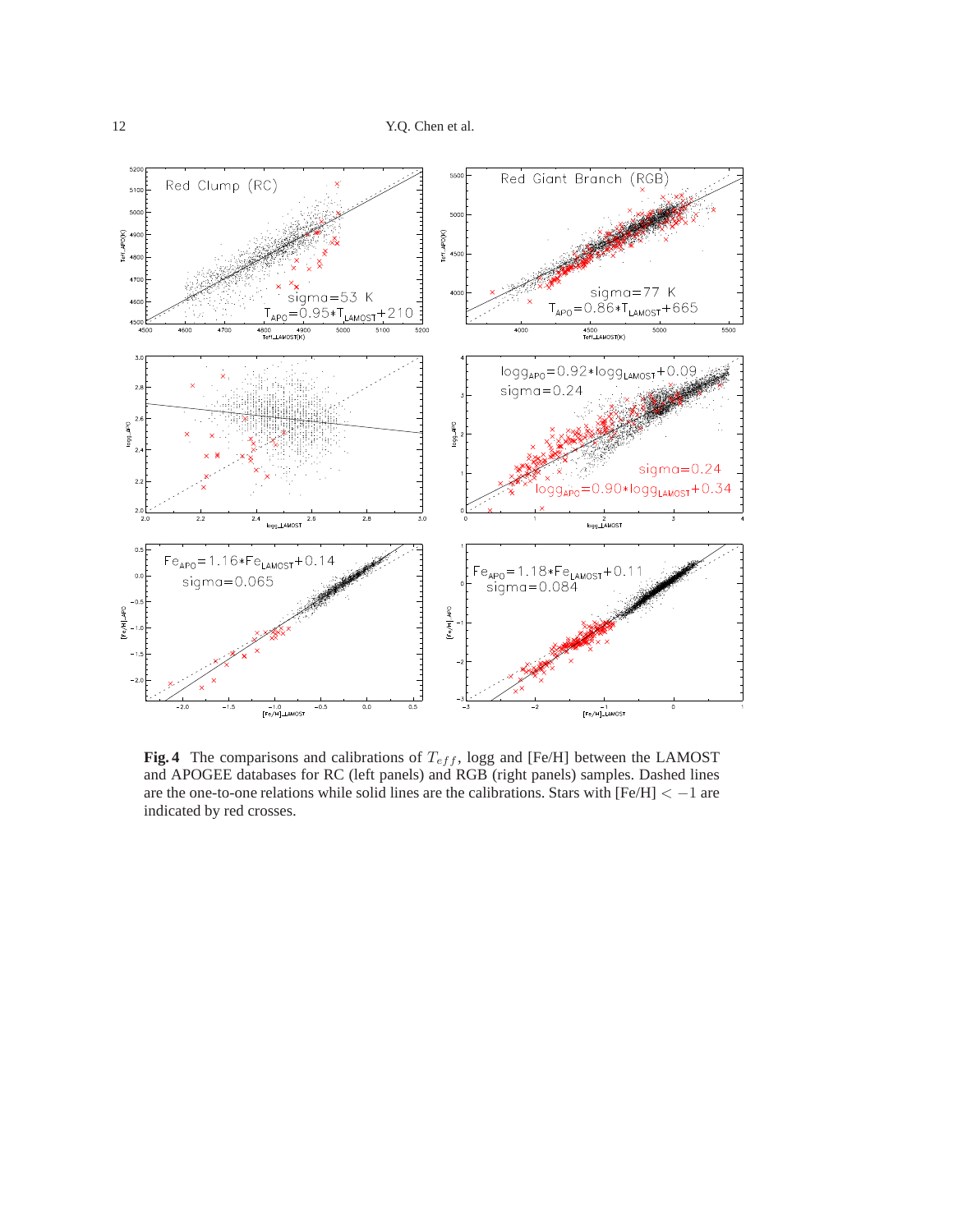

**Fig. 5** Upper: The  $T_{eff}$  versus logg diagrams for RGB stars in the LAMOST and APOGEE datasets. Blue dash line is passing two points at  $(T_{eff}, \text{logg})$  of (3500,0.2) and (5000,4.0) and red dash line is the sochrone of 16 Gyr at  $Z = 0.030$  from Padova group (Bressan et al. 2012). Lower: The comparison of gravity and metallicity for different groups of RGB stars. Stars with  $2.6 > \log g > 0.00253 * T_{eff} - 8.67$  at the forbidden region are marked by blue dots and stars at the unmatched region are marked by green dots.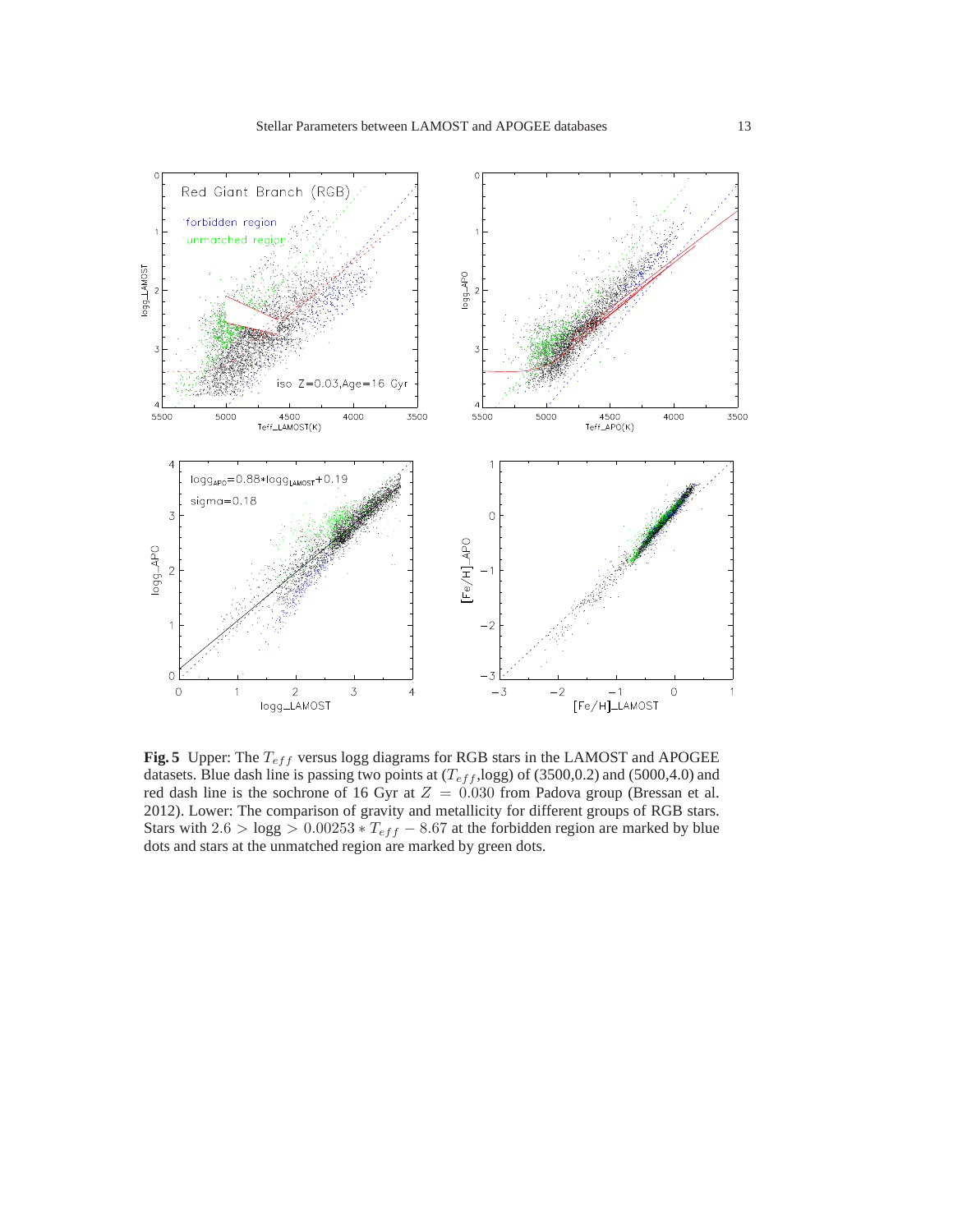

**Fig. 6** The comparison of the  $T_{eff}$  versus logg diagram for RC stars in the LAMOST and APOGEE datasets with that from the SAGA survey by Casagrande et al. (2014).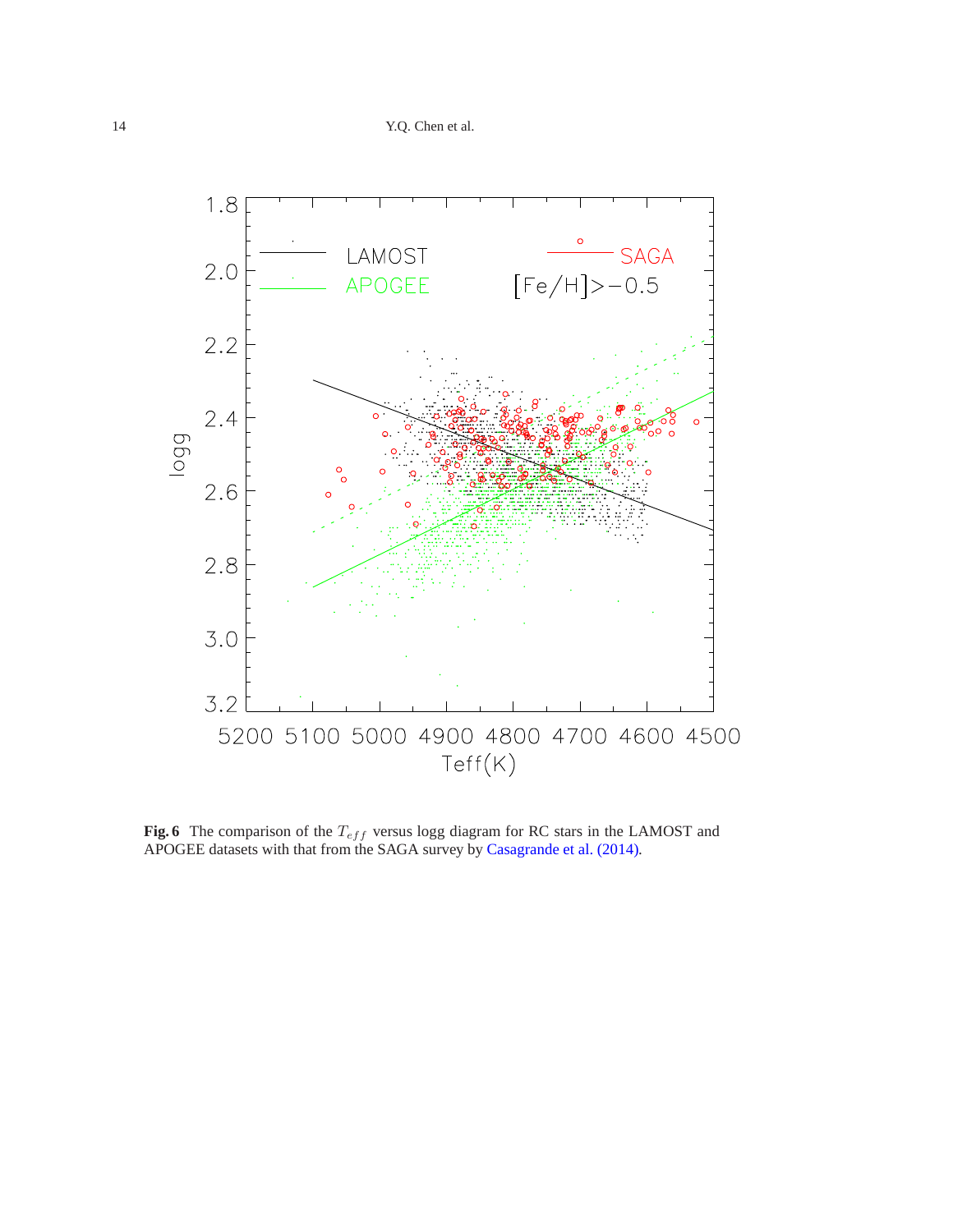

**Fig. 7** The comparison of the  $T_{eff}$  versus logg diagram based on new gravities from Liu et al. (2015). The symbols are the same as in the left-upper panel of Fig. 4.